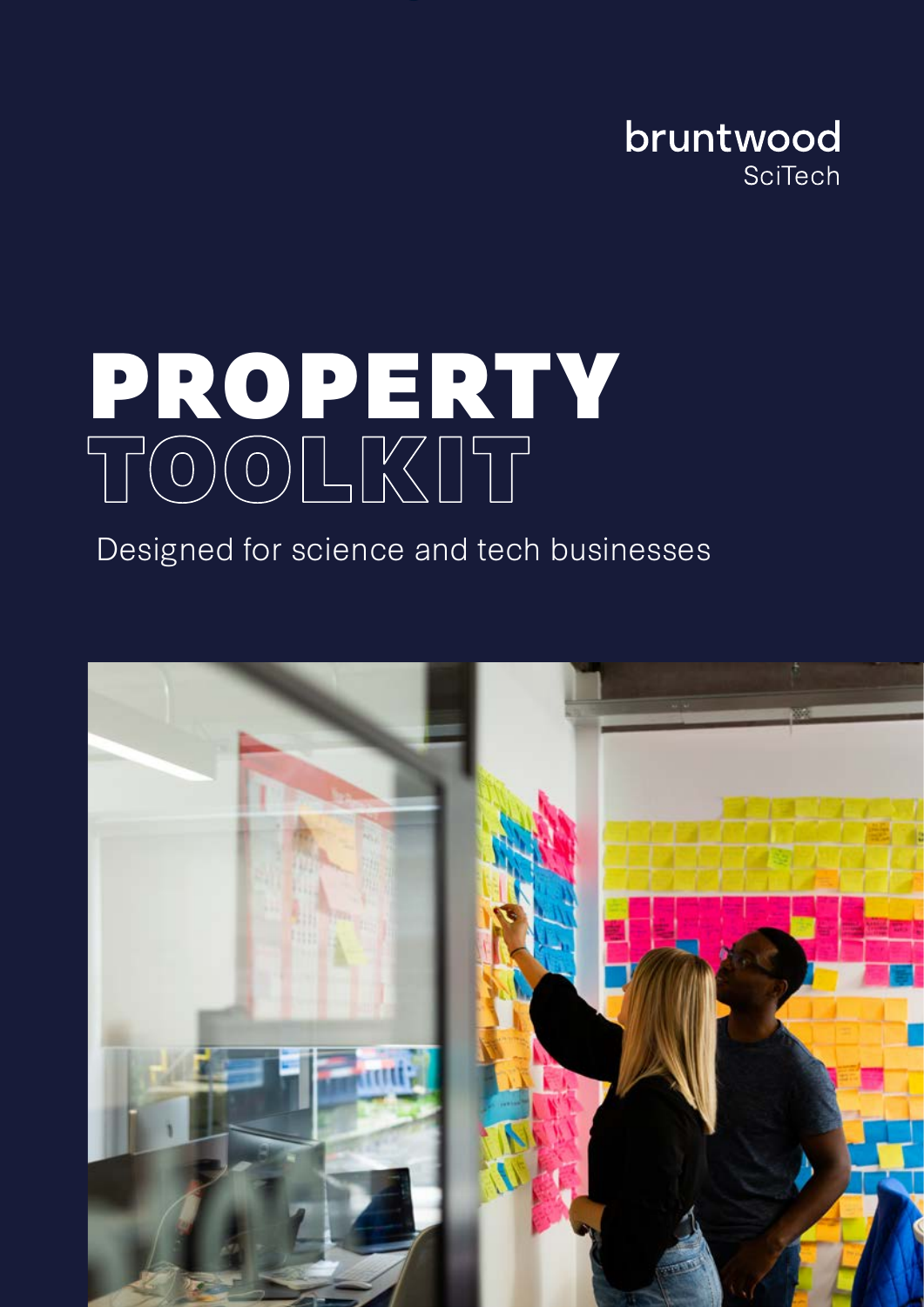# CONTENTS

| Choosing the right location                 | 04              |
|---------------------------------------------|-----------------|
| Choosing the right type of space            | 05              |
| Choosing lab space and scientific services  | 07              |
| Determining the right amount of space       | 08              |
| Amenities and events - what to look out for | 09              |
| Identifying how much you'll need to pay     | 11              |
| Agents and brokers                          | 12              |
| FAQs                                        | 13              |
| A-Z of property terms                       | $\overline{1}4$ |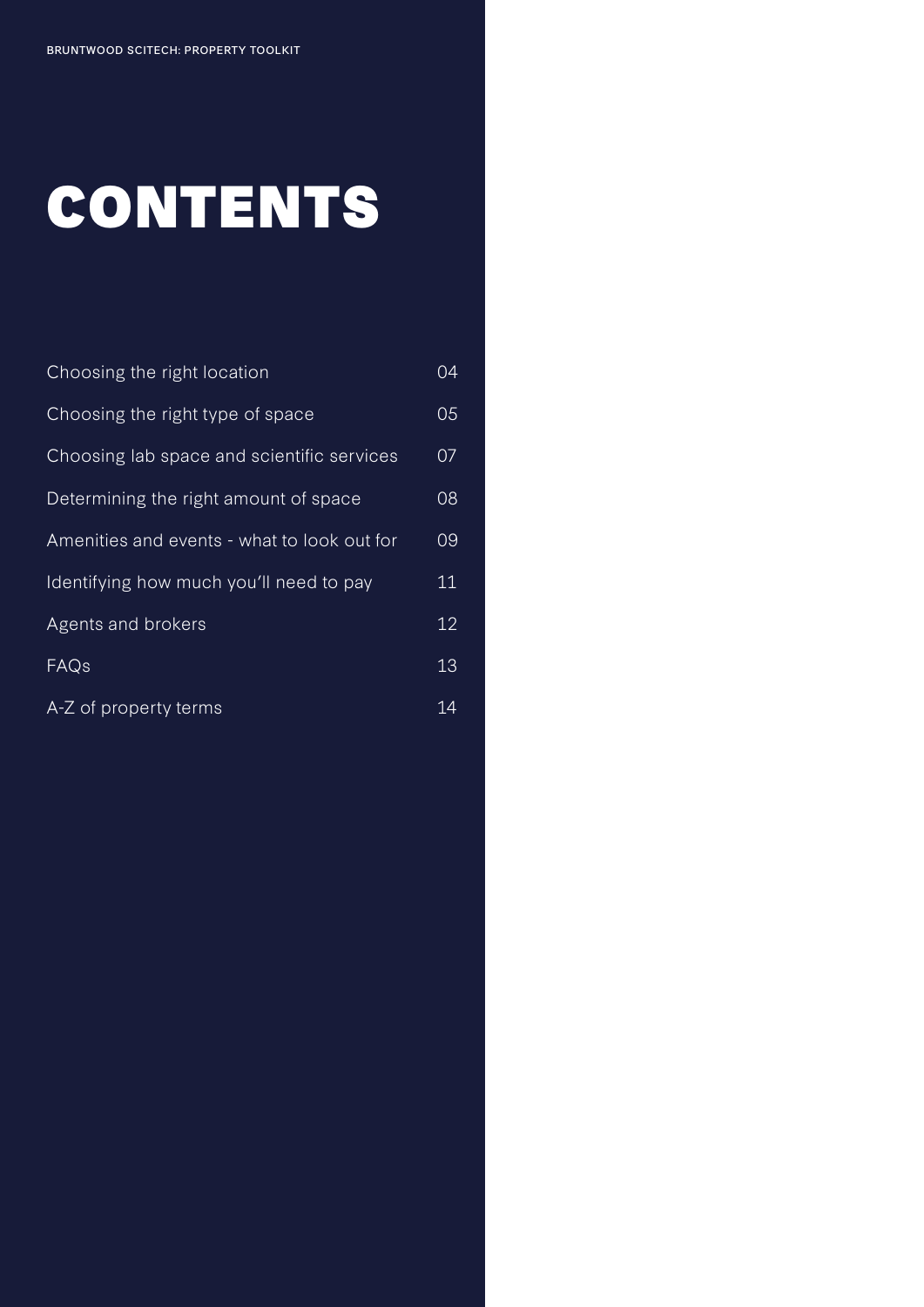At Bruntwood SciTech, the UK's leading property provider dedicated to the growth of the UK science and technology sector, we know that looking for the perfect space for your business to call home can be at times challenging, confusing and stressful.

To help you focus on what you do best (running your business), we've created this handy toolkit to help you navigate the seemingly complex world of property.

![](_page_2_Picture_3.jpeg)

![](_page_2_Picture_4.jpeg)

![](_page_2_Picture_5.jpeg)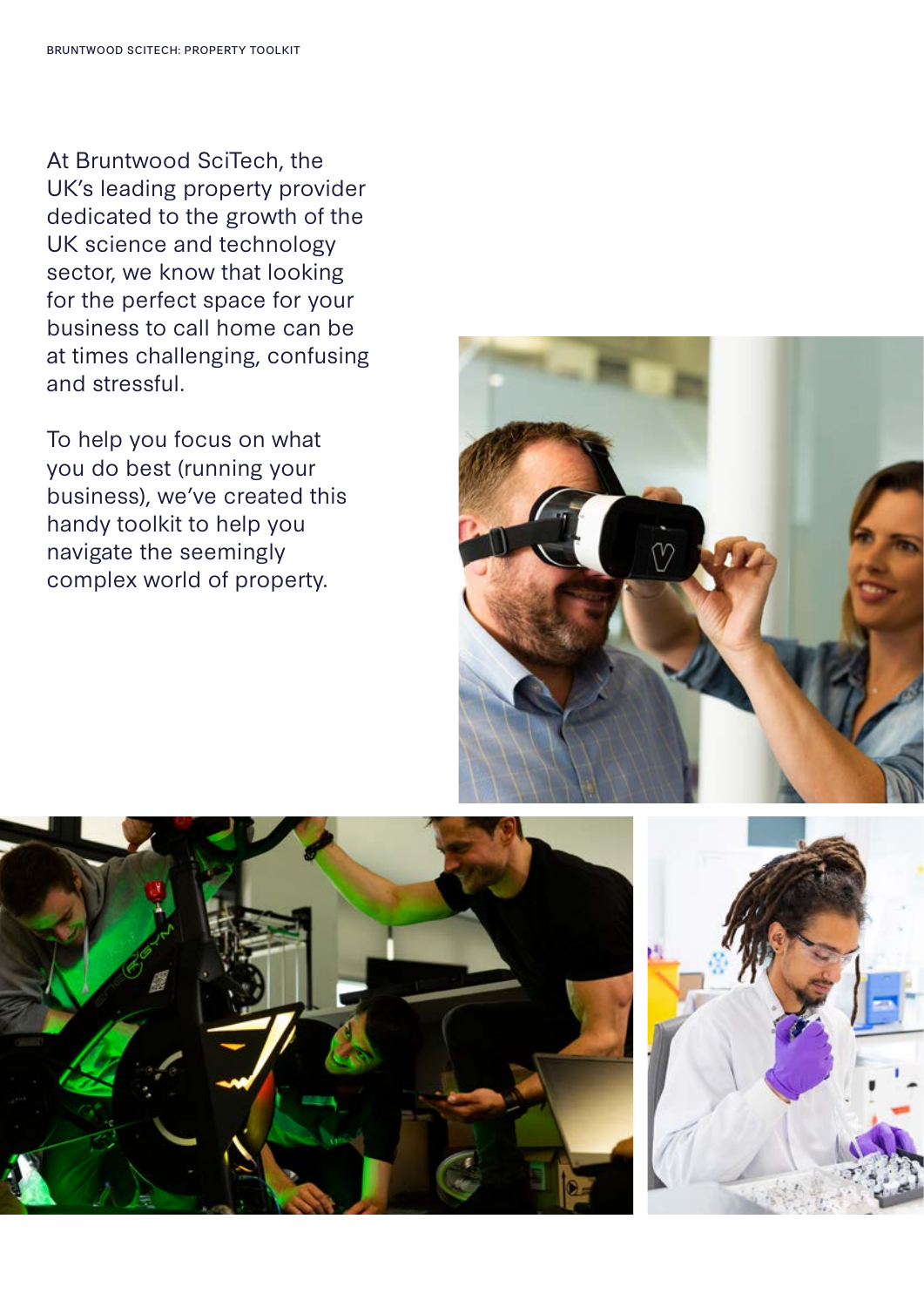# HOW DO I CHOOSE THE RIGHT LOCATION FOR MY BUSINESS?

![](_page_3_Picture_2.jpeg)

![](_page_3_Picture_3.jpeg)

![](_page_3_Picture_4.jpeg)

In a recent independent survey we conducted with over 300 science and tech businesses from across the UK, over 60% stated 'Location' as the most important factor when considering their property requirements.

# Consider which is the best city 1

They all have their own sector strengths, research capabilities and talent pools. Manchester is renowned for life sciences and e-commerce, whilst Leeds and Birmingham both have strong reputations in fintech, digital health and proftech.

# $\begin{pmatrix} 1 \\ 1 \\ 2 \end{pmatrix}$ Whilst price will be a factor

it's about choosing the location for your business, to be able to access the skills, talent, markets and networks your company needs.

### $\overline{\mathrm{Also}}$  consider if you want to be located in a city centre or specialist science park

Platform in Leeds for example is right in the heart of the city's commercial business district next to the train station while Alderley Park, the UK's largest single-site life science campus in Cheshire has everything from office and lab space to a gym, restaurant and car parking all set within 400 acres.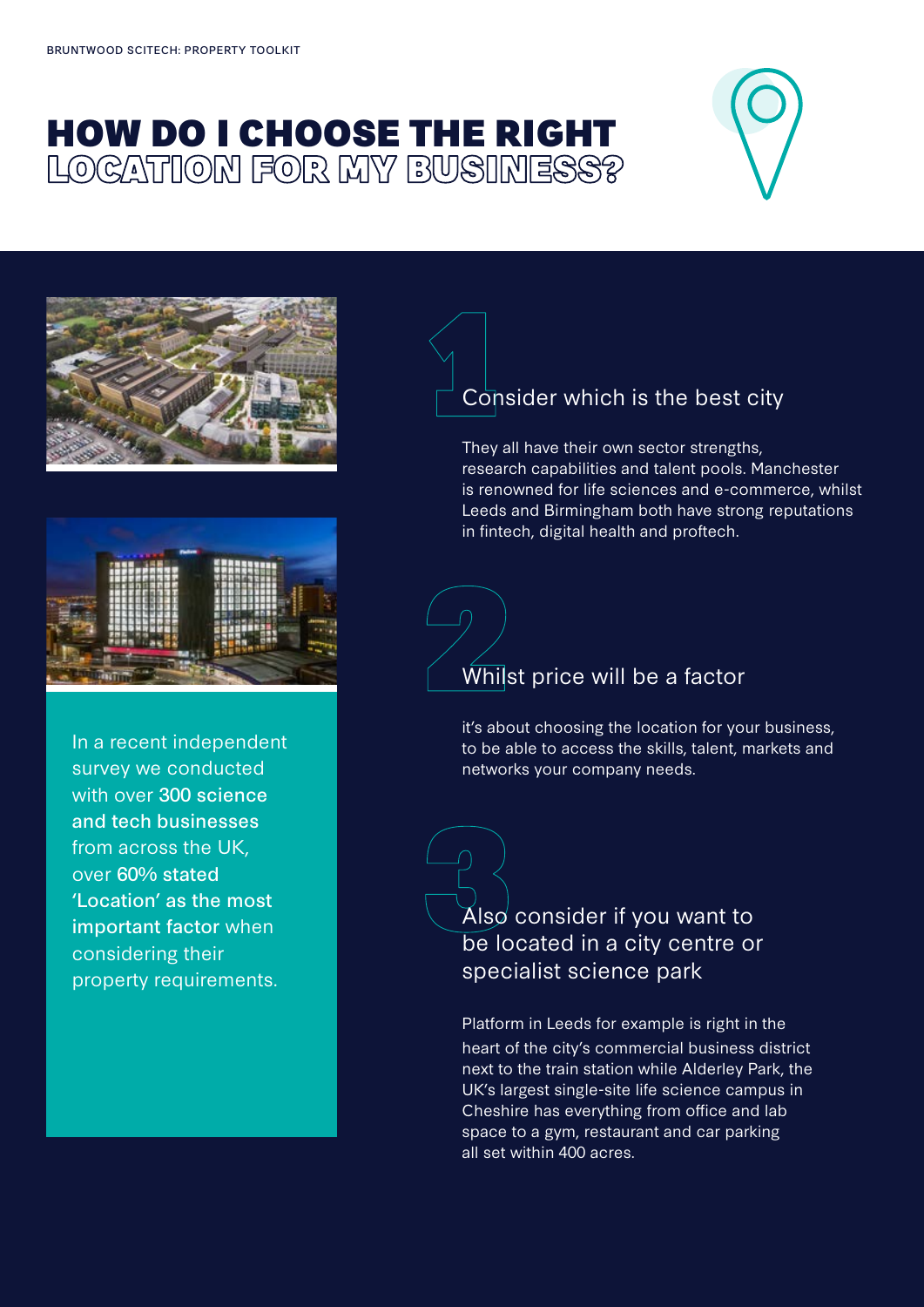# HOW DO I CHOOSE THE RIGHT TYPE OF SPACE?

![](_page_4_Picture_2.jpeg)

There's a range of different types of office space available including:

# 01 CO-WORKING SPACE

Choose from a hot desk, dedicated desk or a small shared office. A hot desk is a shared desk in a communal lounge/workspace which you can use for upto 3 days per week. A dedicated desk is the same but with the guarantee that you will always have that particular desk whenever you need it, and comes complete with a lockable storage cabinet. A small shared office is ideal if you employ other people or need a bit more privacy and space.

![](_page_4_Picture_6.jpeg)

![](_page_4_Picture_7.jpeg)

# 02 SERVICED OFFICE

Fully equipped, self contained office with access to shared facilities and amenities such as kitchens, meeting rooms and breakout space. Typically for businesses of upto 20 people in size and operate on a licence usually for approximately 3 years in length.

![](_page_4_Picture_10.jpeg)

![](_page_4_Picture_11.jpeg)

# 03 MANAGED OFFICE

All the benefits of a serviced and a leased office. Ready to move into they're ideal for business looking for a turnkey solution, without the time, hassle and resource that comes with having to design an office layout.

![](_page_4_Picture_14.jpeg)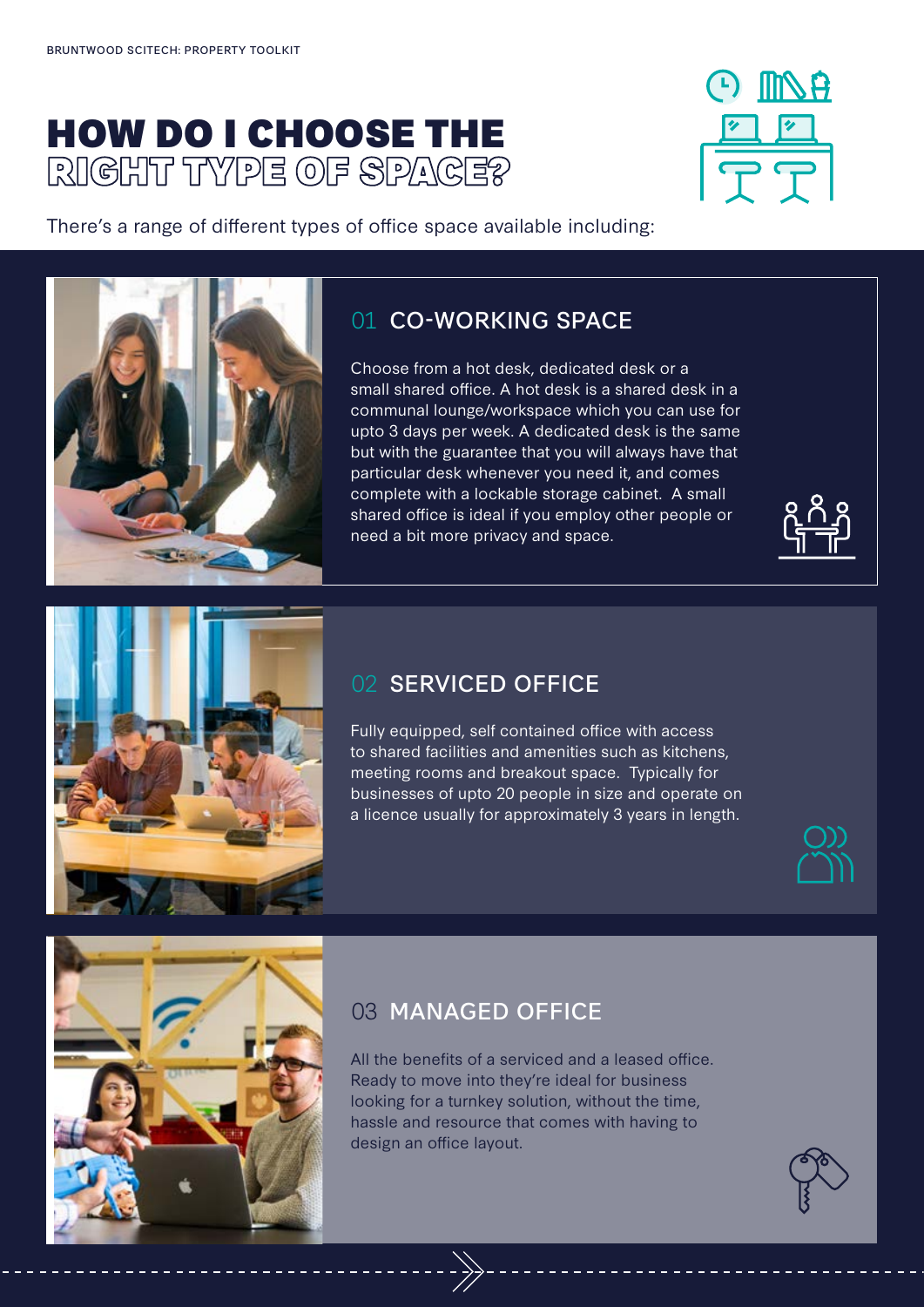![](_page_5_Picture_1.jpeg)

# 04 LEASED OFFICE

This is your own office space to fit out exactly as you would like. These offices are ideal for larger businesses and those that have certainty about the amount and type of space they will need. Operated on a lease, these offices are for a longer term commitment of approximately 5 years and upwards

\*sometimes referred to as conventional offices

![](_page_5_Figure_5.jpeg)

![](_page_5_Picture_6.jpeg)

## 05 ALL INCLUSIVE OFFICES

These combine rent, service charge, insurance and electricity costs into a single fee that remains fixed throughout your full term (\*exclusive of business rates and reinstatement / dilapidation charges)

![](_page_5_Picture_9.jpeg)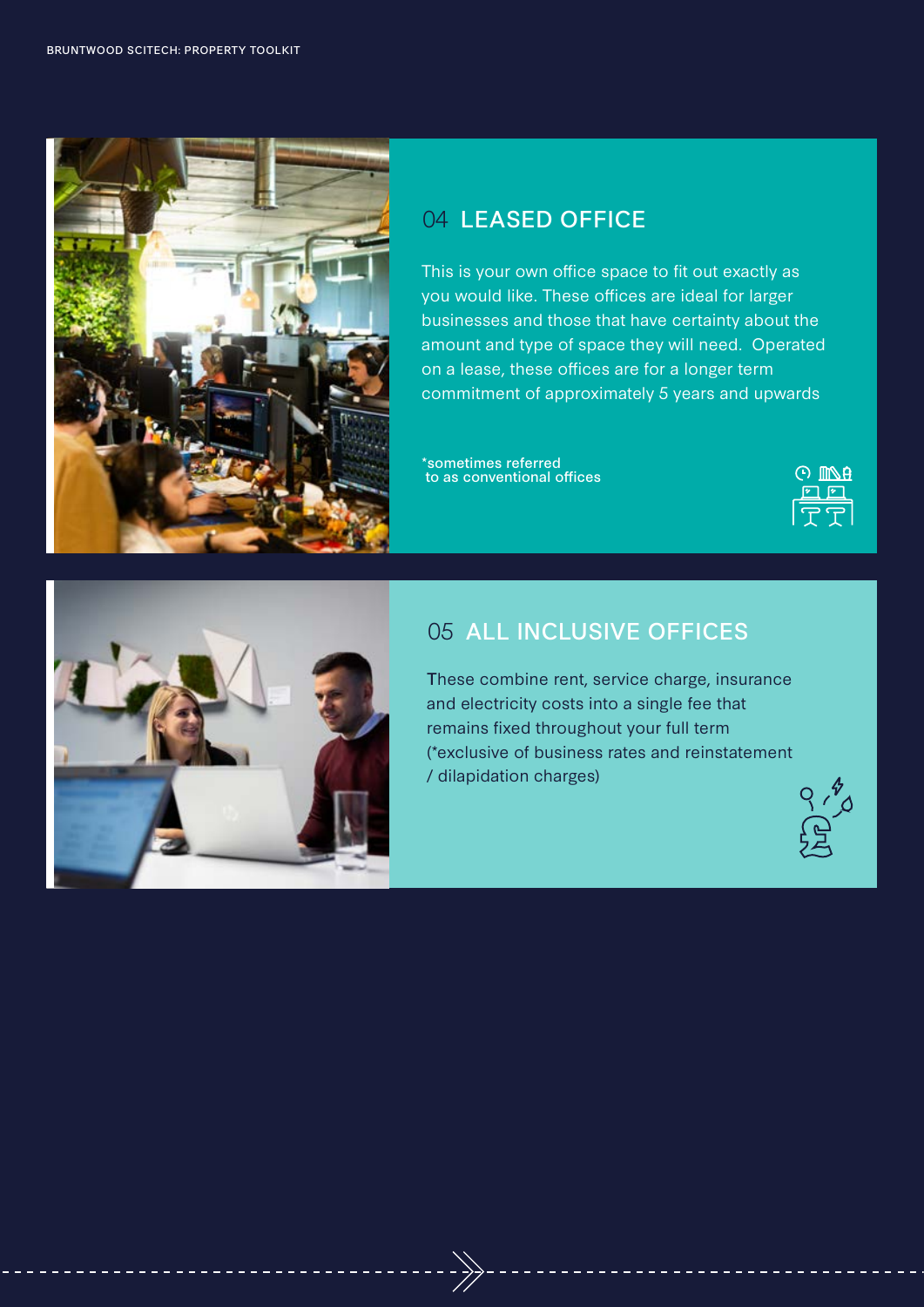![](_page_6_Picture_1.jpeg)

![](_page_6_Picture_2.jpeg)

Choose from biology, chemistry, open access or coworking depending on the stage and type of space your business needs. Labs can come fully kitted out or as a shell to be kitted out to your exact specification and needs.

# WHAT ABOUT SHARED EQUIPMENT AND SCIENTIFIC SERVICES?

Many science parks and specialist providers of lab space will be offering access to shared equipment and a range of scientific services. Alderley Park for example offers a range of services from waste and logistics, operations and construction through to health and safety; enabling you to truly focus on the science and setting up, developing and growing your business.

![](_page_6_Picture_6.jpeg)

![](_page_6_Picture_7.jpeg)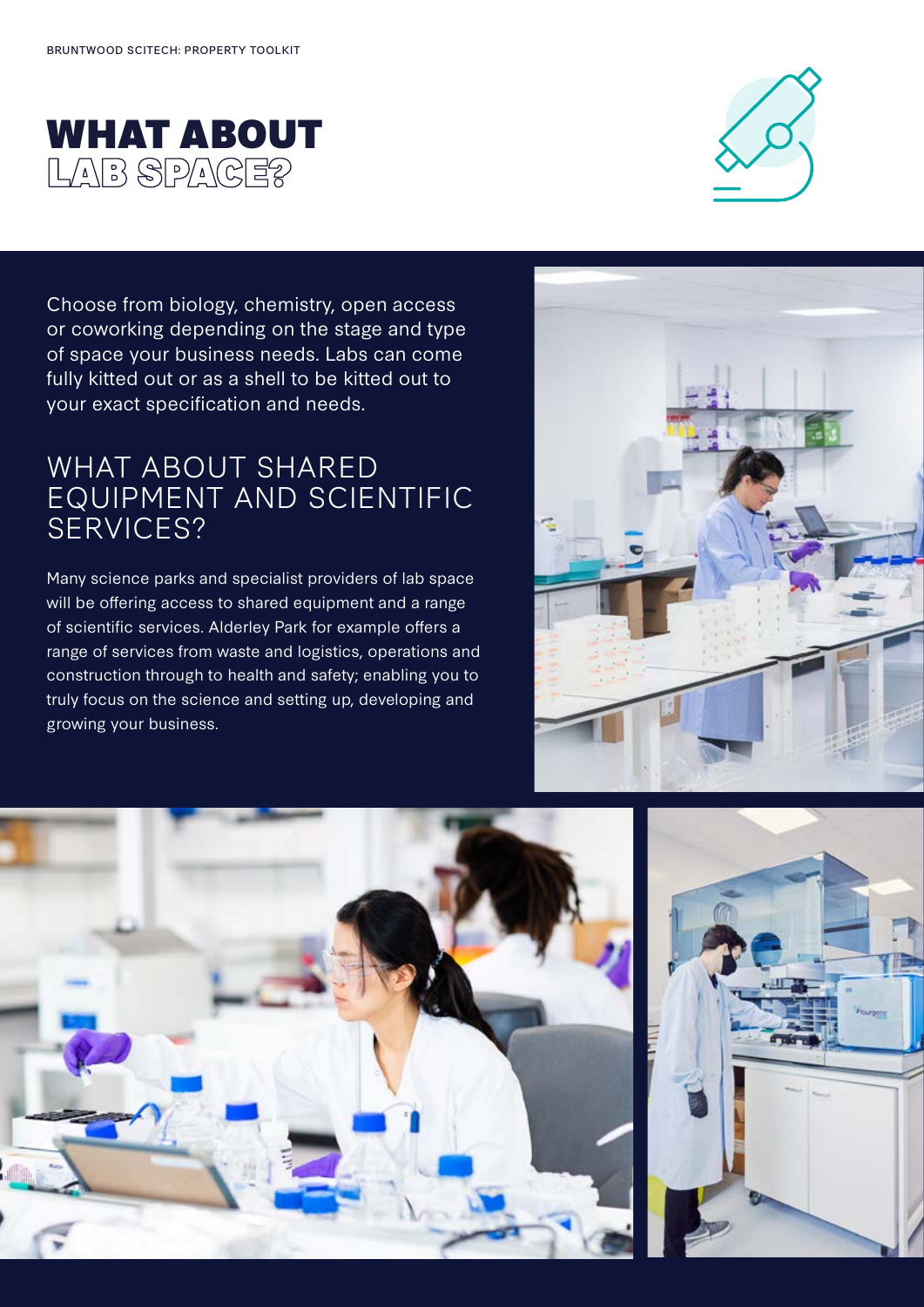# HOW DO I DECIDE HOW MUCH SPACE I'LL NEED?

![](_page_7_Picture_2.jpeg)

Consider what stage your business is at. Are you a startup, scaleup or more mature business? What is your growth trajectory looking like? Are you in a stable or more turbulent market? How much can you afford?

To estimate how much space you might need for your next office, multiply your employee headcount by the number of square feet per employee that best fits your density needs.

For example, a 25 person company with average space requirements would need an estimated 2,000 square feet (25 people x 80 sq ft).

![](_page_7_Picture_6.jpeg)

An easy rule of thumb to use is 1 person to 80 sq ft of office space and 1 person to 250 sq ft of lab space, subject to operational requirements.

For a lab, the equivalent might be 5000 sq ft for a lab suitable for 20 employees (250 sq ft per employee).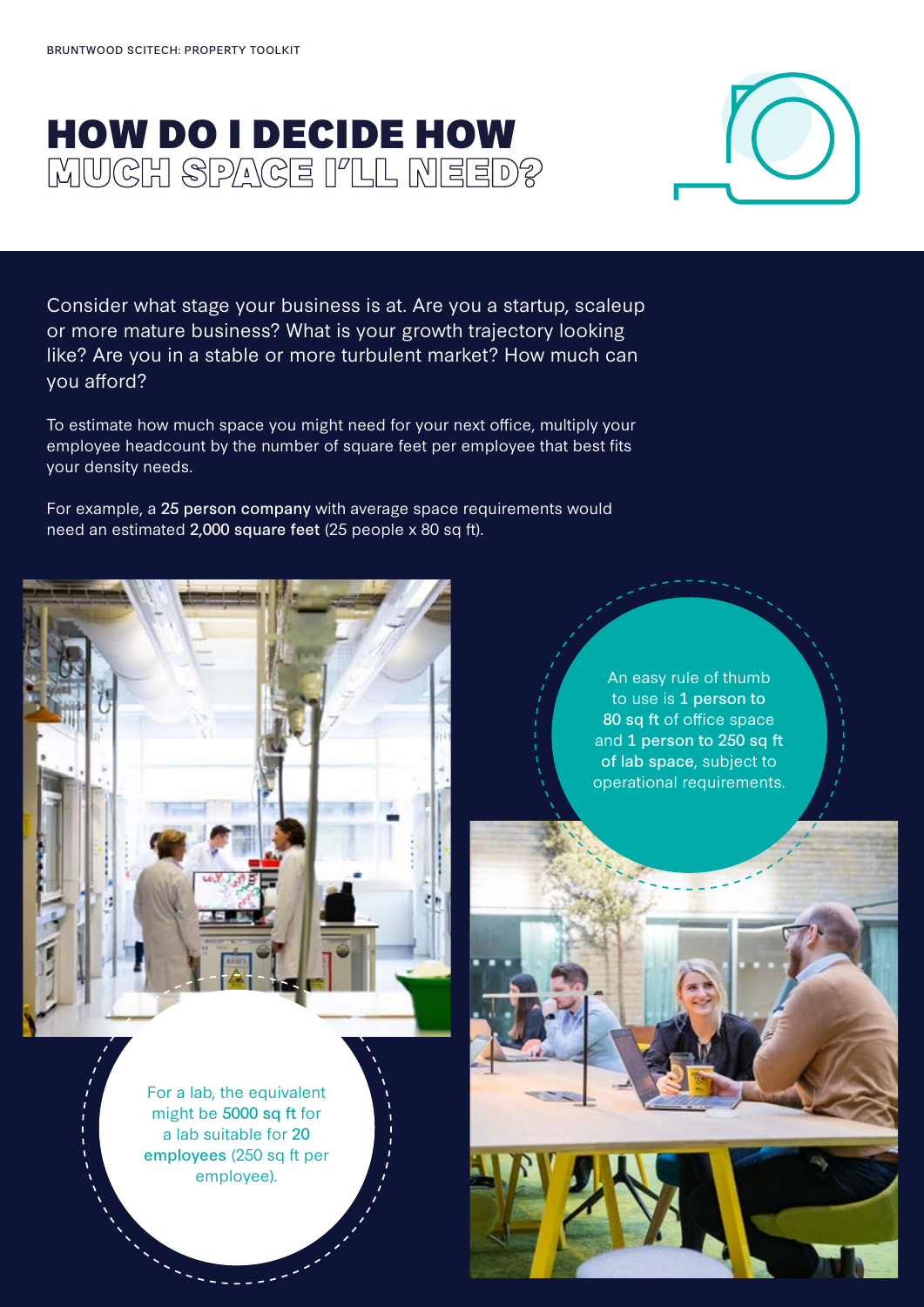![](_page_8_Picture_1.jpeg)

![](_page_8_Picture_2.jpeg)

These days most landlords and providers are offering an attractive array of amenities such as access to gyms, meeting rooms and retailers as standard.

If you're in a city centre location, you probably don't need to pay inflated rents on spaces that include amenities if there's plenty just outside your front door. If you're looking to choose a science park, make sure it's got the amenities you need such as a coffee shop, pub, restaurant or gym.

![](_page_8_Picture_5.jpeg)

![](_page_8_Picture_6.jpeg)

![](_page_8_Picture_7.jpeg)

**CYCLE STORE**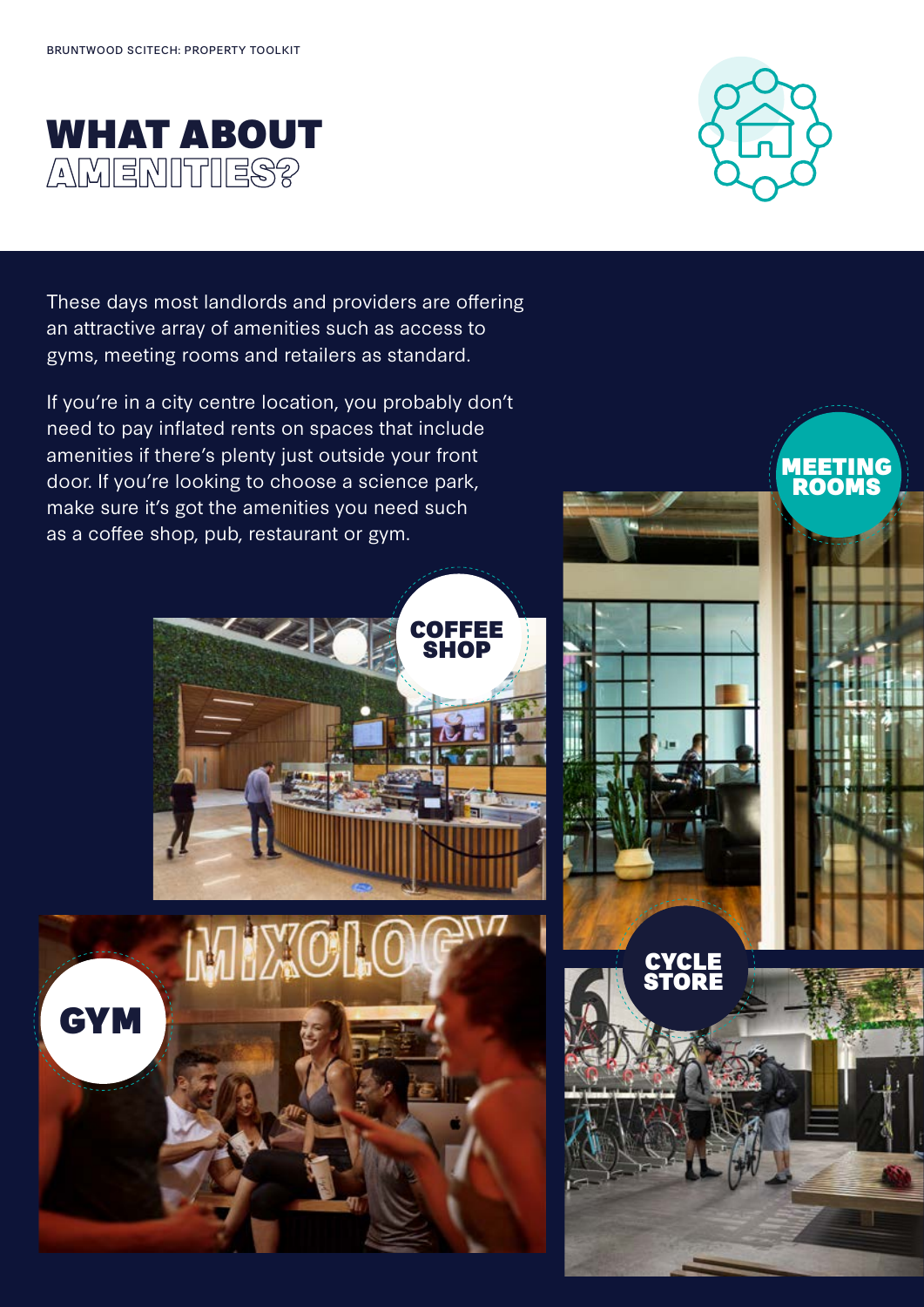# WHAT ABOUT NETWORKING EVENTS AND ACCESS TO ADDITIONAL SUPPORT?

![](_page_9_Picture_2.jpeg)

Many landlords and office providers are now providing a whole range of social, health and wellbeing events and amenities, from yoga to mindfulness and beer on a Friday.

> Consider what it is you really need for you and your employees. You'll end up paying (one way or another) for these so make sure you will really use them and they will tangibly benefit your business.

Consider the support that specialist space providers for the science and tech sector can offer, such as help with access to finance, connections to skills and talent, along with help marketing and promoting your businesses via PR, speaker opportunities and networking events.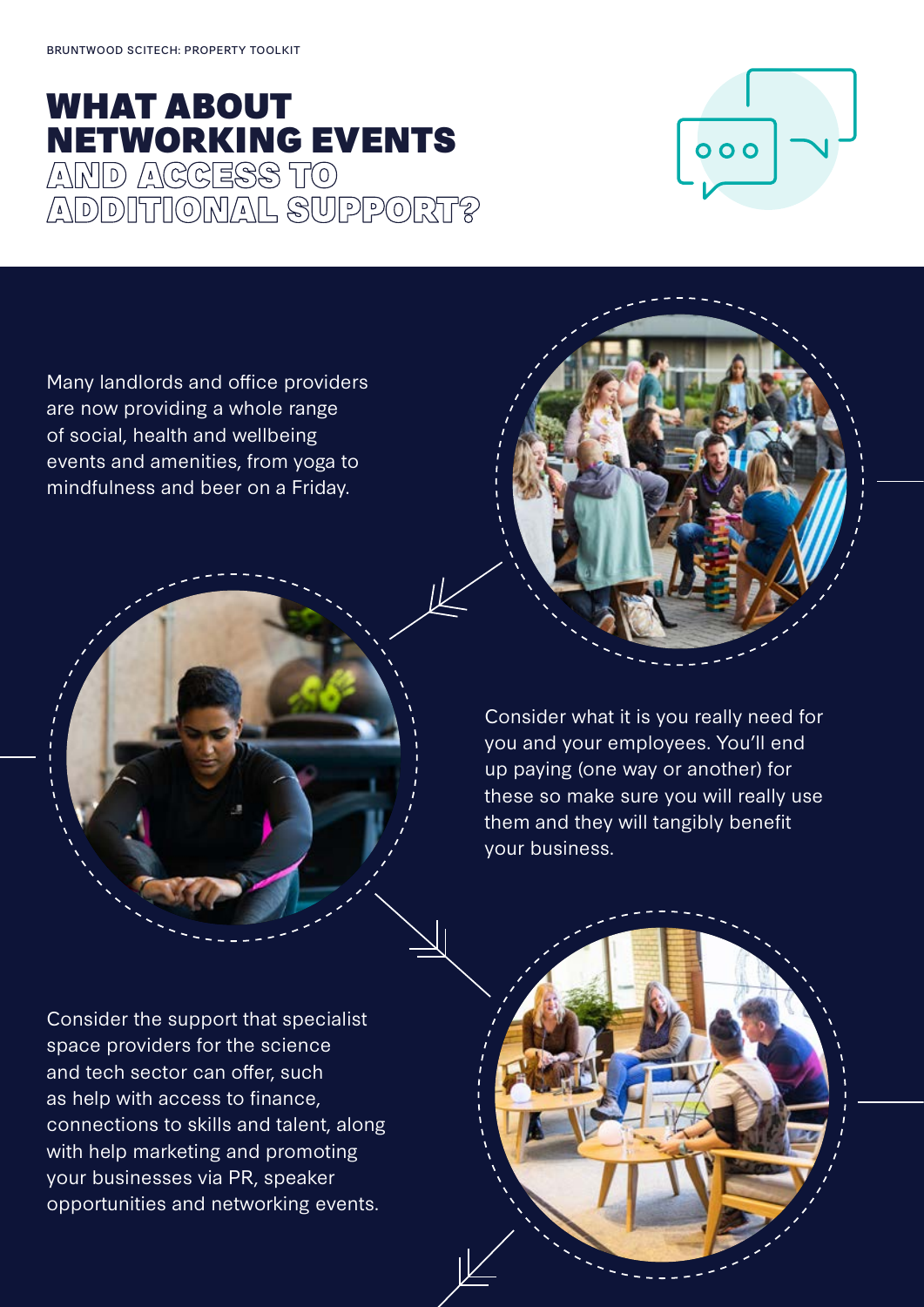# HOW MUCH SHOULD I EXPECT TO PAY?

![](_page_10_Picture_2.jpeg)

This will depend on the :

![](_page_10_Figure_4.jpeg)

Labs in the Midlands and North West are approximately 25% of the cost of those in London and the South East and there's also much more space currently available, so factor this into your search.

For some types of spaces, there'll also be additional costs over and above the rent such as car parking spaces, heating, lighting or service charges so don't forget to factor these into your overall affordability calculations too.

![](_page_10_Picture_7.jpeg)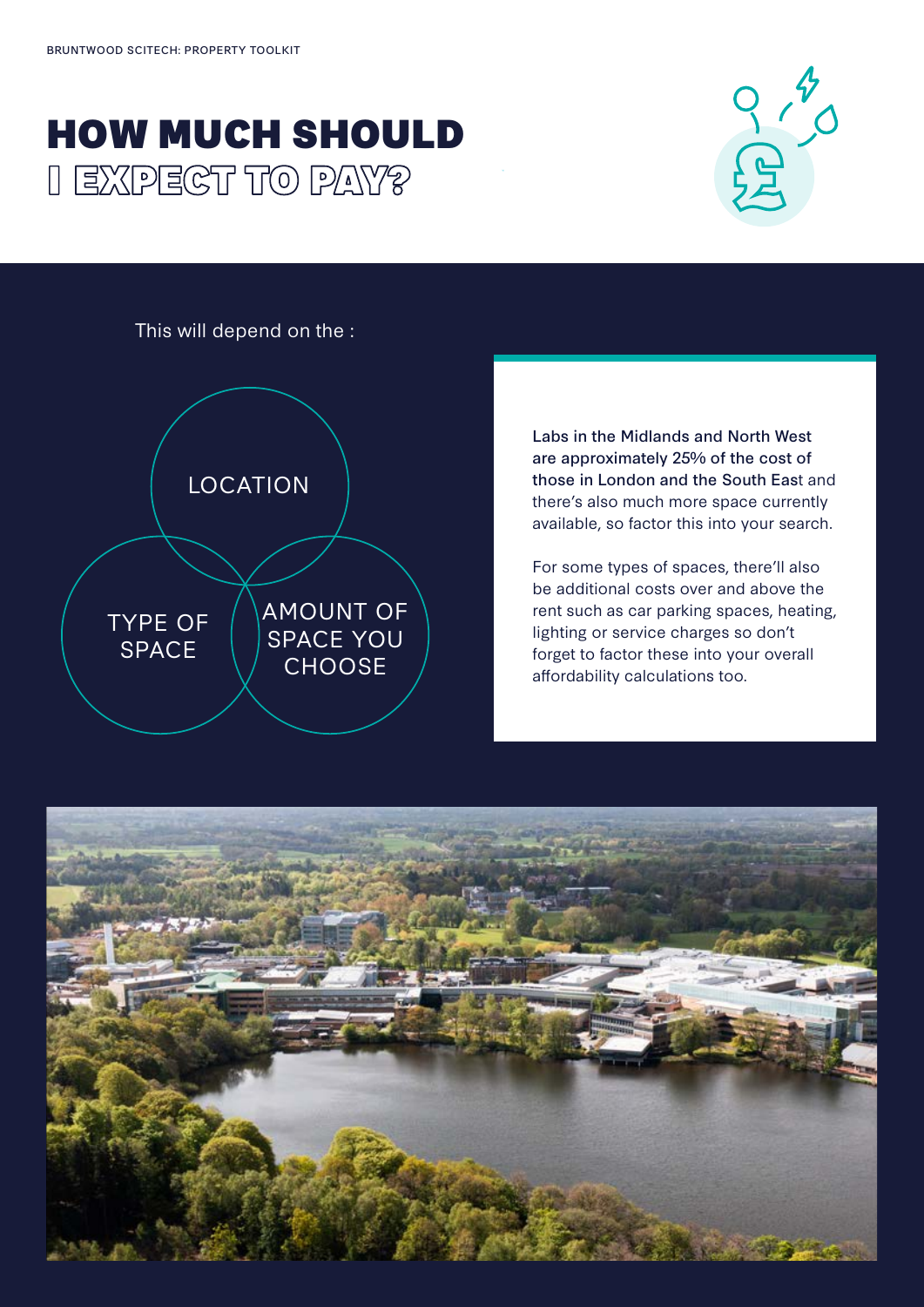![](_page_11_Picture_1.jpeg)

![](_page_11_Picture_2.jpeg)

It depends on the amount and type of space you need.

For coworking or serviced office requirements you are not likely to need to appoint an agent.

![](_page_11_Picture_5.jpeg)

For leased/managed office requirements or lab space, then an agent may be able to provide some real value.

![](_page_11_Picture_7.jpeg)

Choose an agent that has existing clients from your sector, be that life science or tech and that can demonstrate a track record of helping them secure the right space for them.

![](_page_11_Picture_9.jpeg)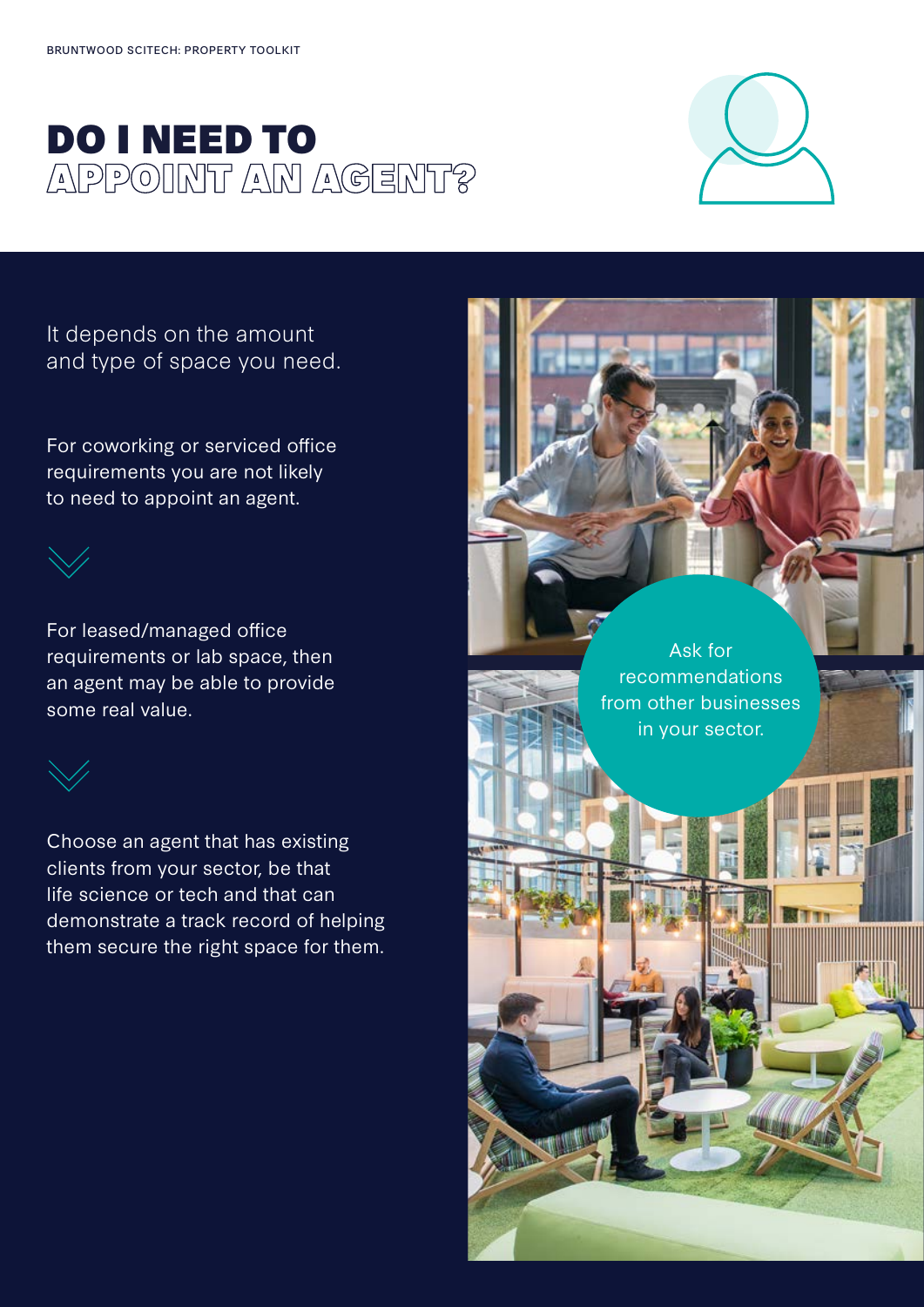![](_page_12_Picture_1.jpeg)

![](_page_12_Picture_2.jpeg)

![](_page_12_Picture_3.jpeg)

# rightmove<sup>(2)</sup><br>Zoopla

# WHAT ABOUT USING A PROPERTY BROKER?

Property brokers can be a good way to compile a short list of potential property options. However they don't tend to specialise in recommending or providing space options for science and tech businesses. They tend to be located in London and have limited regional knowledge outside of the capital, so for property requirements in the North and Midlands it might be worth searching for space direct.

# CAN I USE RIGHTMOVE OR 700PLA?

Many commercial properties are listed on such 3rd party sites, but they are typically duplicates of those options shown on the websites of landlords, agents and brokers. If you're just looking for a coworking desk or a small office, these sites can provide a good option, however, again they are not likely to necessarily provide a curated shortlist ideal for science and tech businesses.

# WHAT ABOUT GOING DIRECTLY TO A LANDLORD?

Going directly to a landlord that specialises in the provision of space specifically designed for science and tech businesses, such as Bruntwood SciTech is a really good option. They will understand your needs and can best advise on the type and amount of space you will need, as well as connect you to others in the surrounding ecosystem such as university, public sector or NHS partners.

# WILL I NEED A SOLICITOR?

We always recommend that it's best to seek some kind of legal advice, but it will largely depend on the amount and type of space you choose. For a coworking desk or simple serviced office licence probably not, but for a more complex leased or managed deal you will definitely need legal advice. Choose a solicitor who specialises in property transactions, increasingly many law firms are also now specialising in providing advice to clients in the science and tech sector, so look out for these too.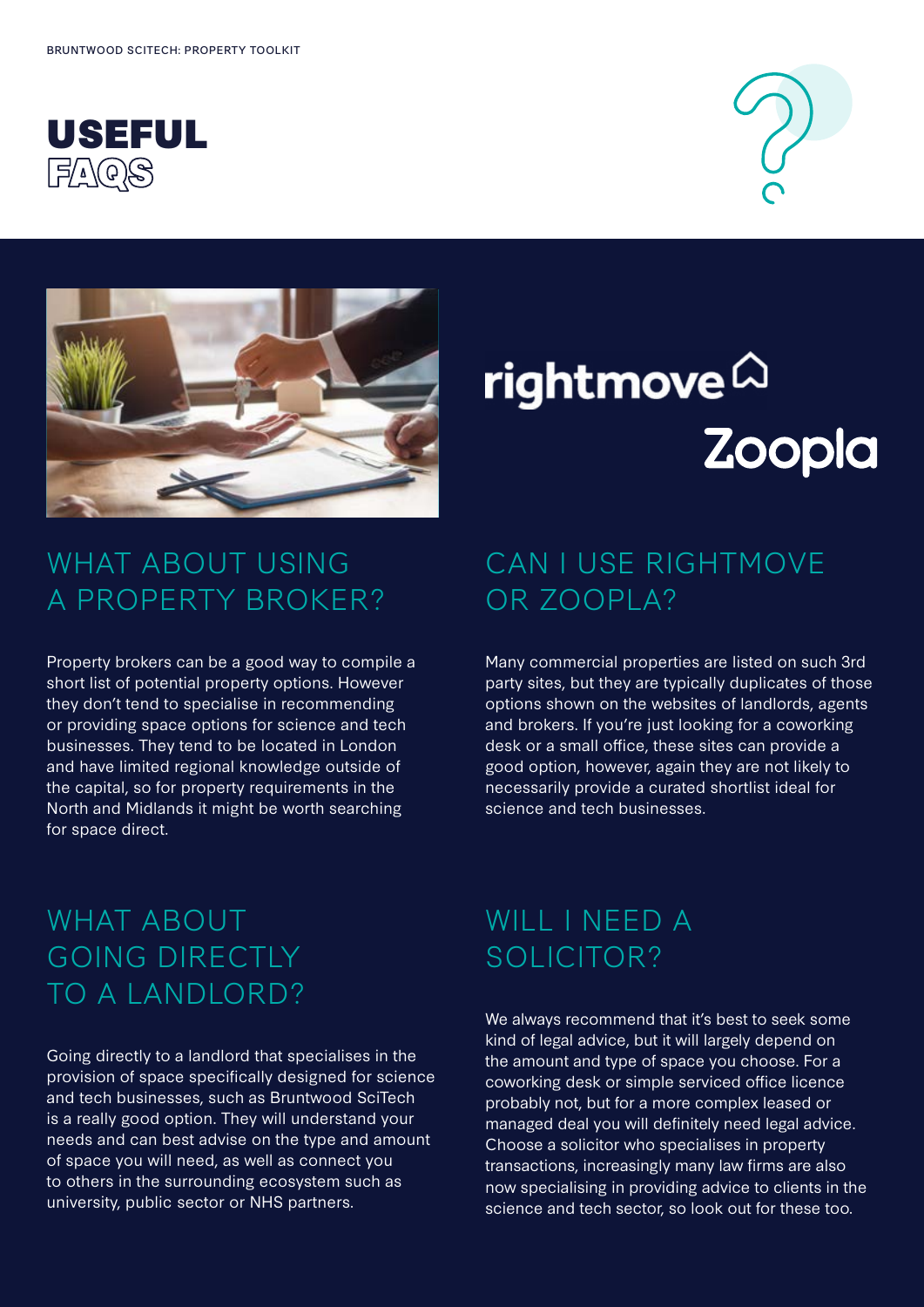# A TO Z OF KEY PROPERTY TERMS

![](_page_13_Picture_2.jpeg)

#### B

#### Break clause

A clause in a lease which allows you or your landlord to terminate the agreement early. A 'break date' will be included and this is the date by which you should give notice if you'd like to leave early.

# C

#### Category A (CAT A)

An office or space which offers a 'blank canvas'.

Category B (CAT B) Afinished office or space that is ready to move in to.

#### Chilled beam

Usually hidden under 'suspended ceilings' (see below), chilled beams are pipes of water which are used to chill or raise the temperature of a room.

#### Contended leased line internet

A shared internet line with other companies located in the same building.

# D

Dedicated leased line internet An internet line for the exclusive use of your office.

Demise The space occupied

#### Dilapidations

Repairs that are needed at the beginning or end of a tenancy or lease.

#### Dry risers

Pipes that are normally empty, but can be connected to a pressurised water source by firefighters for a quick water supply in case of emergency.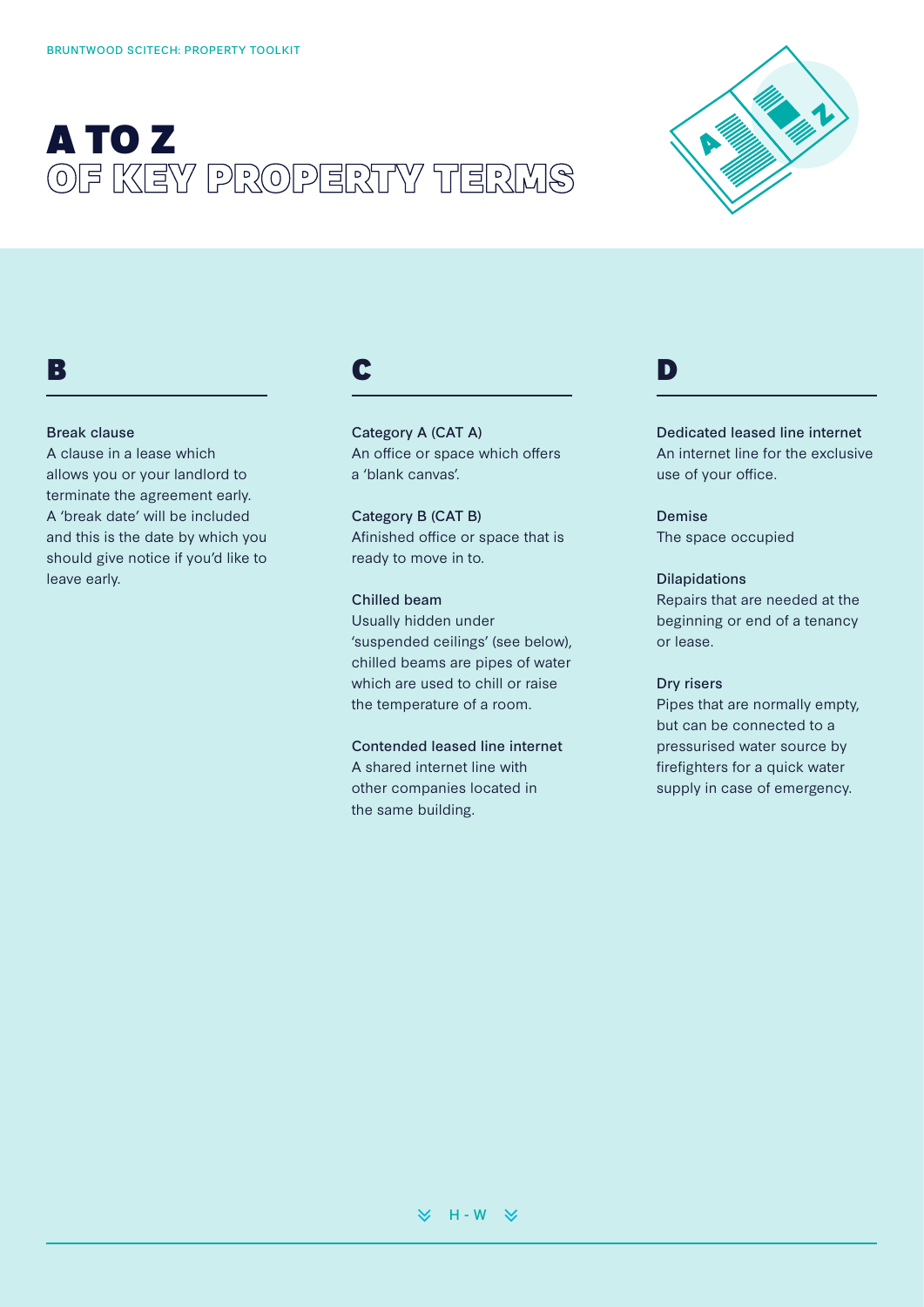## H

#### Headline rent

The amount of rent payable after any concessionary or rent-free periods have come to an end.

#### Heads of Terms

A document outlining the main legal requirements of the purchaser and the landlord and the associated costs. It is not legally binding.

#### **HVAC**

Heating, ventilation and air conditioning

#### S

#### Service charge

A financial contribution payable for the maintenance and upkeep of the building in which your workspace is located.

#### Suspended ceilings

An additional lightweight ceiling hung on wires from the main ceiling to hide any wires, pipes and vents.

# L

#### Lease agreement

A contract between a landlord and customer, generally used for longer periods of time e.g 3 years and upwards.

#### Licence agreement

A shorter lease, generally signed for a period of up to 12 months.

#### R

#### Raised access flooring

A structural floor ealevated above a solid base, usually used to hide cables.

# T

#### Term certain

A lease with a defined beginning and end.

#### Three part perimeter trunking

These are the plastic rails which run around the interior walls of an office. Inside these rails are three separate cases used to pass cables around the room to help make things that bit tidier.

#### W

#### Wayleave

For any work carried out to your space by an external company, a wayleave is required from your landlord authorising that the work can go ahead.

# OTHER THINGS TO WATCH OUT FOR AND CONSIDER

#### **Insurance**

If you're moving into a serviced office you'll also need to arrange your own insurance. This is something Bruntwood SciTech would be able to support you with.

#### Fire Marshalls

If you're moving into a serviced office you'll also need to ensure that you have got trained fire marshalls in place for your company together with evacuation plans.